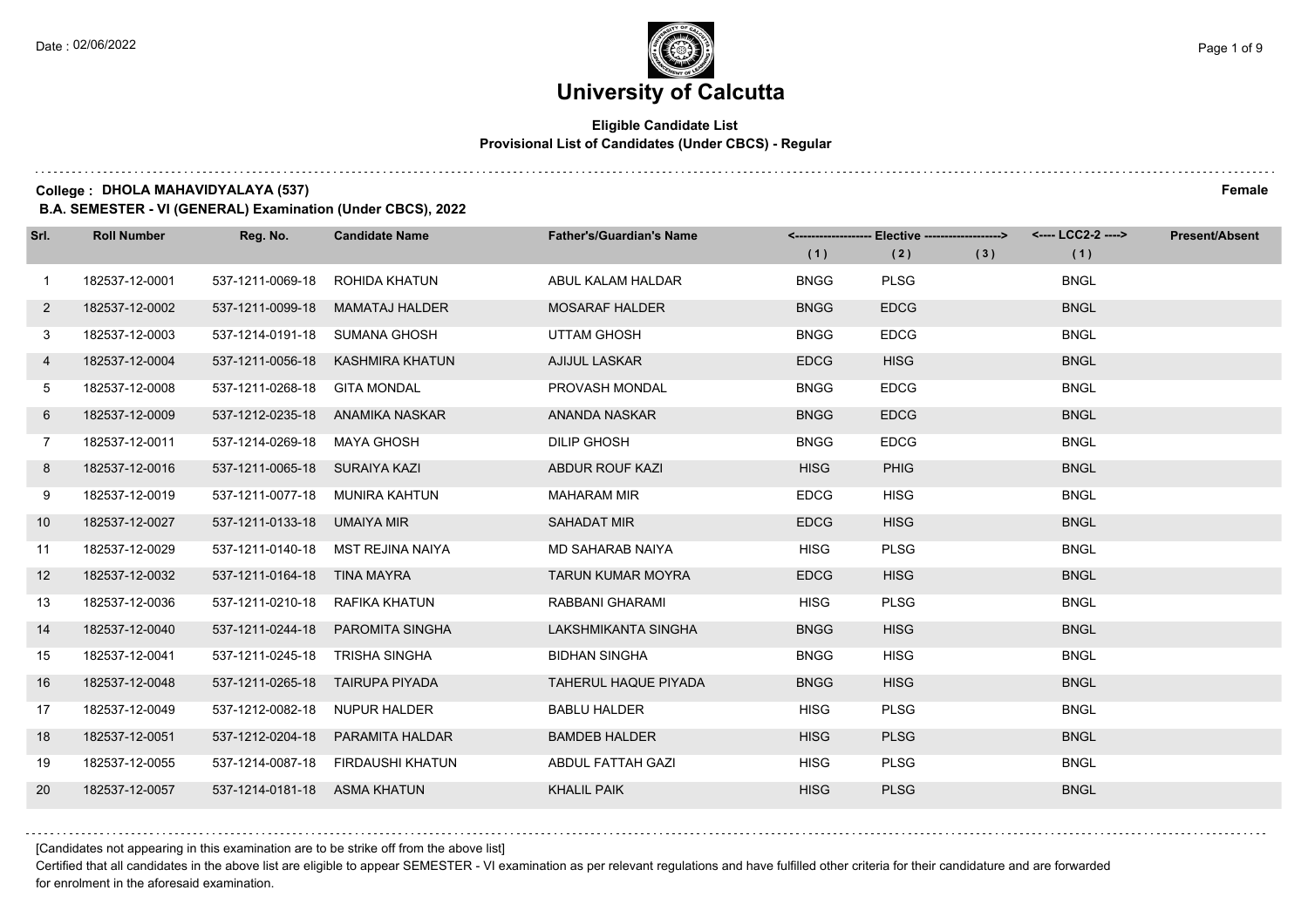$1.111$ 

### **University of Calcutta**

#### **Eligible Candidate List Provisional List of Candidates (Under CBCS) - Regular**

**College : DHOLA MAHAVIDYALAYA (537) Female**

**B.A. SEMESTER - VI (GENERAL) Examination (Under CBCS), 2022**

| Srl. | <b>Roll Number</b> | Reg. No.                       | <b>Candidate Name</b>              | <b>Father's/Guardian's Name</b> |             | <-------------------- Elective -------------------> |     | <---- LCC2-2 ----> | <b>Present/Absent</b> |
|------|--------------------|--------------------------------|------------------------------------|---------------------------------|-------------|-----------------------------------------------------|-----|--------------------|-----------------------|
|      |                    |                                |                                    |                                 | (1)         | (2)                                                 | (3) | (1)                |                       |
| 21   | 182537-12-0063     | 537-1215-0098-18               | AJMIRA KHATUN                      | <b>NACHHIM ALI HALDER</b>       | <b>EDCG</b> | <b>HISG</b>                                         |     | <b>BNGL</b>        |                       |
| 22   | 182537-12-0071     | 537-1215-0241-18               | NAYEMA LASKAR                      | <b>BAKIBILLAH LASKAR</b>        | <b>EDCG</b> | <b>HISG</b>                                         |     | <b>ENGL</b>        |                       |
| 23   | 182537-12-0076     | 537-1211-0084-18               | NARGIS JAHANARA PARVIN             | RABIUL HAQUE MIR                | <b>HISG</b> | <b>PHIG</b>                                         |     | <b>BNGL</b>        |                       |
| 24   | 182537-12-0078     | 537-1211-0102-18 AJMIRA KHATUN |                                    | <b>KALAM HALDER</b>             | <b>EDCG</b> | <b>PHIG</b>                                         |     | <b>BNGL</b>        |                       |
| 25   | 182537-12-0079     | 537-1211-0131-18               | NURFA KHATUN                       | SAIDULLA MOLLA                  | <b>EDCG</b> | <b>HISG</b>                                         |     | <b>BNGL</b>        |                       |
| 26   | 182537-12-0083     |                                | 537-1211-0151-18 CHHABERA MOLLA    | <b>ABUTAHER MOLLA</b>           | <b>HISG</b> | <b>PHIG</b>                                         |     | <b>BNGL</b>        |                       |
| 27   | 182537-12-0090     |                                | 537-1211-0170-18 MST SURIYA KHATUN | KAJIM ALI PAIK                  | <b>HISG</b> | <b>PHIG</b>                                         |     | <b>BNGL</b>        |                       |
| 28   | 182537-12-0092     | 537-1211-0189-18               | <b>WAHIDA PURKAIT</b>              | NIJAMUDDIN PURKAIT              | <b>HISG</b> | <b>PHIG</b>                                         |     | <b>BNGL</b>        |                       |
| 29   | 182537-12-0097     | 537-1211-0225-18               | RUBINA PARVIN BAIDYA               | ABUL HASAN BAIDYA               | <b>BNGG</b> | <b>PHIG</b>                                         |     | <b>BNGL</b>        |                       |
| 30   | 182537-12-0098     | 537-1211-0229-18 SARIFA KHATUN |                                    | <b>LATIF LASKAR</b>             | <b>BNGG</b> | <b>PHIG</b>                                         |     | <b>BNGL</b>        |                       |
| 31   | 182537-12-0099     | 537-1211-0230-18               | MARUFA KHATUN                      | ABUL KALAM HALDER               | <b>BNGG</b> | <b>PHIG</b>                                         |     | <b>BNGL</b>        |                       |
| 32   | 182537-12-0100     | 537-1211-0231-18               | <b>MABIYA AKTAR</b>                | <b>SK MONSR ALI</b>             | <b>PHIG</b> | <b>PLSG</b>                                         |     | <b>ENGL</b>        |                       |
| 33   | 182537-12-0104     | 537-1211-0264-18               | RUBAIYA PIYADA                     | <b>AZAD PIYADA</b>              | <b>HISG</b> | <b>PHIG</b>                                         |     | <b>BNGL</b>        |                       |
| 34   | 182537-12-0105     | 537-1211-0266-18 TANIYA KHATUN |                                    | <b>SAHAUDDIN MOLLA</b>          | <b>BNGG</b> | <b>PHIG</b>                                         |     | <b>BNGL</b>        |                       |
| 35   | 182537-12-0112     | 537-1214-0178-18               | AJMIRA KHAN                        | <b>SULTAN KHAN</b>              | <b>HISG</b> | <b>PHIG</b>                                         |     | <b>BNGL</b>        |                       |
| 36   | 182537-12-0113     | 537-1214-0251-18               | SABIKUN NAHAR KHATUN               | KHAIRUL ANAM PAIK               | <b>BNGG</b> | <b>PHIG</b>                                         |     | <b>BNGL</b>        |                       |
| 37   | 182537-12-0114     | 537-1215-0062-18               | SAHEBA KHATUN                      | <b>KUDDUS HALDER</b>            | <b>HISG</b> | <b>PHIG</b>                                         |     | <b>BNGL</b>        |                       |
| 38   | 182537-12-0118     | 537-1215-0094-18 SOJINA KHATUN |                                    | ABUL HASEM LASKAR               | <b>EDCG</b> | <b>PHIG</b>                                         |     | <b>BNGL</b>        |                       |
| 39   | 182537-12-0119     | 537-1215-0096-18 MODINA KHATUN |                                    | <b>MONIRUDDIN SK</b>            | <b>HISG</b> | <b>PHIG</b>                                         |     | <b>BNGL</b>        |                       |
| 40   | 182537-12-0129     | 537-1215-0174-18               | <b>RUMANA KHATUN</b>               | <b>AZAD ALI MOLLA</b>           | <b>HISG</b> | <b>PHIG</b>                                         |     | <b>BNGL</b>        |                       |

[Candidates not appearing in this examination are to be strike off from the above list]

Certified that all candidates in the above list are eligible to appear SEMESTER - VI examination as per relevant regulations and have fulfilled other criteria for their candidature and are forwarded for enrolment in the aforesaid examination.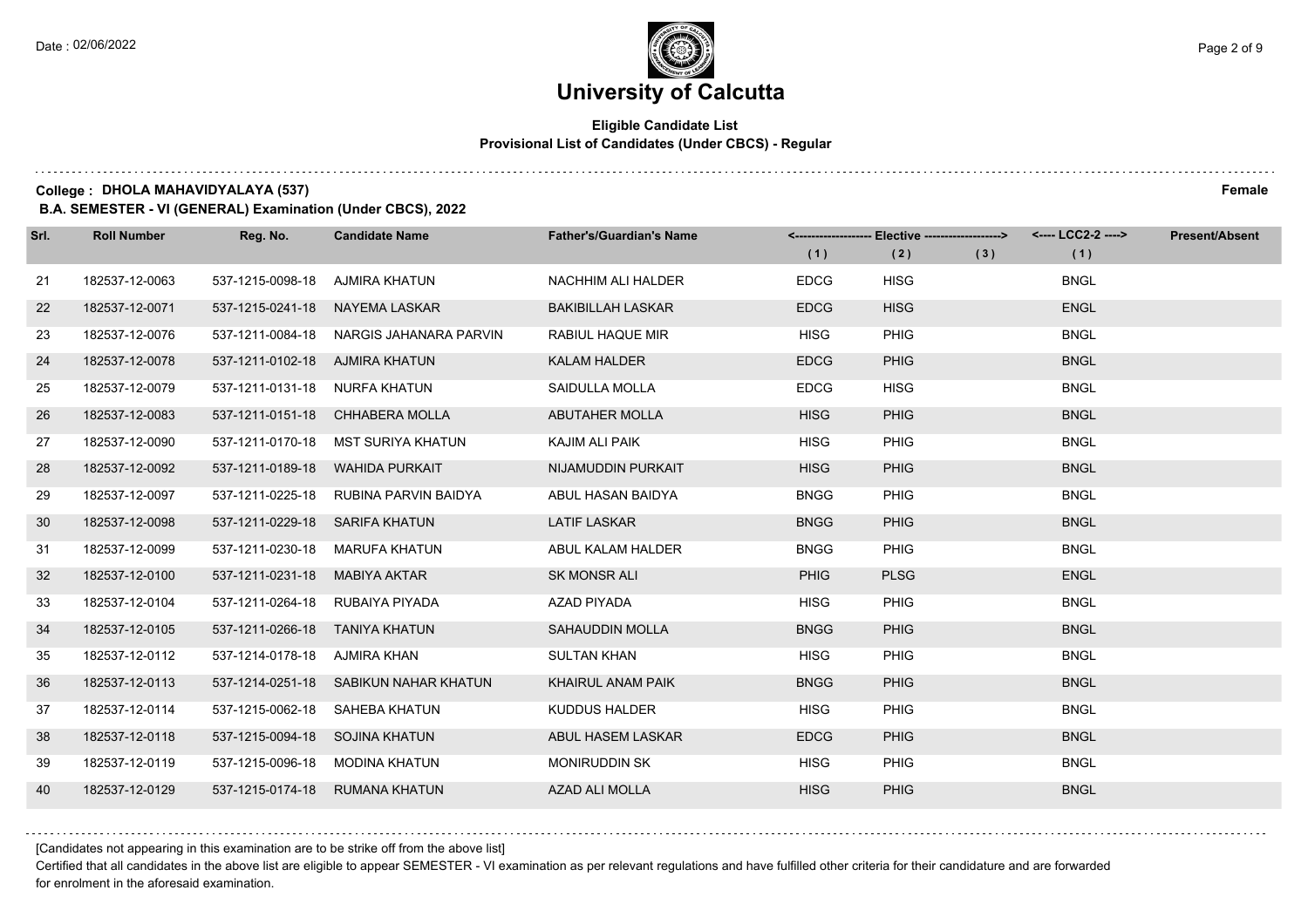#### **Eligible Candidate List Provisional List of Candidates (Under CBCS) - Regular**

**College : DHOLA MAHAVIDYALAYA (537) Female**

**B.A. SEMESTER - VI (GENERAL) Examination (Under CBCS), 2022**

| Srl. | <b>Roll Number</b> | Reg. No.                       | <b>Candidate Name</b>              | <b>Father's/Guardian's Name</b> | (1)         | <-------------------- Elective ------------------><br>(2) | (3) | <---- LCC2-2 ----><br>(1) | <b>Present/Absent</b> |
|------|--------------------|--------------------------------|------------------------------------|---------------------------------|-------------|-----------------------------------------------------------|-----|---------------------------|-----------------------|
| 41   | 182537-12-0135     | 537-1211-0079-18               | MST AJMIRA KHATUN                  | <b>MD MOSARAF GHARAMI</b>       | <b>HISG</b> | <b>PLSG</b>                                               |     | <b>BNGL</b>               |                       |
| 42   | 182537-12-0136     | 537-1211-0172-18               | RUBINA KHATUN                      | ANOYAR HOSEN MOLLA              | <b>HISG</b> | <b>PLSG</b>                                               |     | <b>BNGL</b>               |                       |
| 43   | 182537-12-0138     |                                | 537-1212-0159-18 SUCHARITA PURKAIT | CITTARANJAN PURKAIT             | <b>HISG</b> | <b>PLSG</b>                                               |     | <b>BNGL</b>               |                       |
| 44   | 182537-12-0140     | 537-1214-0127-18 NASIMA PARVIN |                                    | SAHAJEL PAIK                    | <b>EDCG</b> | <b>PHIG</b>                                               |     | <b>BNGL</b>               |                       |
| 45   | 182537-12-0145     | 537-1215-0173-18               | NAIMA KHATUN                       | <b>MONCHOP KAYAL</b>            | <b>HISG</b> | <b>PLSG</b>                                               |     | <b>BNGL</b>               |                       |
| 46   | 182537-12-0147     | 537-1211-0280-18               | SABANA KHATUN                      | <b>ROICH UDDIN PAIK</b>         | <b>HISG</b> | <b>PHIG</b>                                               |     | <b>ENGL</b>               |                       |
| 47   | 182537-12-0152     | 537-1211-0279-18 NAJIMA KHATUN |                                    | LT TAHAROL HOQUE LASKAR         | <b>EDCG</b> | <b>HISG</b>                                               |     | <b>BNGL</b>               |                       |
| 48   | 192537-12-0003     | 537-1215-0118-19 TANIYA KHATUN |                                    | <b>JAHURUL LASKAR</b>           | <b>GEOG</b> | <b>HISG</b>                                               |     | <b>BNGL</b>               |                       |
| 49   | 192537-12-0004     | 537-1211-0088-19               | NASIRA KHATUN                      | SAIFUDDIN BAIDYA                | <b>HISG</b> | <b>PLSG</b>                                               |     | <b>BNGL</b>               |                       |
| 50   | 192537-12-0005     | 537-1211-0093-19               | RABIYA KHATUN                      | <b>NURUL HOQUE HALDAR</b>       | <b>HISG</b> | <b>PLSG</b>                                               |     | <b>BNGL</b>               |                       |
| 51   | 192537-12-0006     | 537-1211-0101-19 ALIMA KHATUN  |                                    | ABUL KASHEM PAIK                | <b>BNGG</b> | <b>HISG</b>                                               |     | <b>BNGL</b>               |                       |
| 52   | 192537-12-0013     | 537-1211-0155-19               | ESMOTARA PURKAIT                   | <b>EMADUL PURKAIT</b>           | <b>HISG</b> | <b>PLSG</b>                                               |     | <b>BNGL</b>               |                       |
| 53   | 192537-12-0016     | 537-1211-0166-19               | MAMATA HALDER                      | <b>MANAS HALDER</b>             | <b>HISG</b> | <b>PLSG</b>                                               |     | <b>BNGL</b>               |                       |
| 54   | 192537-12-0017     | 537-1211-0167-19               | NAJIRA KHATUN                      | <b>SELIM UDDIN MOLLA</b>        | <b>HISG</b> | <b>PLSG</b>                                               |     | <b>BNGL</b>               |                       |
| 55   | 192537-12-0021     |                                | 537-1211-0185-19 NURMOHINA KHATUN  | <b>MAIMUR UDDIN LASKAR</b>      | <b>BNGG</b> | <b>HISG</b>                                               |     | <b>BNGL</b>               |                       |
| 56   | 192537-12-0022     |                                | 537-1211-0187-19 FARHINA KHATUN    | <b>HASIBUR PIYADA</b>           | <b>HISG</b> | <b>PLSG</b>                                               |     | <b>BNGL</b>               |                       |
| 57   | 192537-12-0024     | 537-1211-0215-19               | TAPASI MONDAL                      | <b>SUKDEB MONDAL</b>            | <b>HISG</b> | <b>PLSG</b>                                               |     | <b>BNGL</b>               |                       |
| 58   | 192537-12-0028     | 537-1212-0086-19               | <b>PRIYA HALDER</b>                | <b>MOHESH HALDER</b>            | <b>HISG</b> | <b>PLSG</b>                                               |     | <b>BNGL</b>               |                       |
| 59   | 192537-12-0029     | 537-1212-0165-19 SUKLA JALANI  |                                    | <b>BALARAM JALANI</b>           | <b>HISG</b> | <b>PLSG</b>                                               |     | <b>BNGL</b>               |                       |
| 60   | 192537-12-0034     | 537-1214-0202-19 CHITRA BAIDYA |                                    | UTTAM KUMAR BAIDYA              | <b>HISG</b> | <b>PLSG</b>                                               |     | <b>BNGL</b>               |                       |

[Candidates not appearing in this examination are to be strike off from the above list]

Certified that all candidates in the above list are eligible to appear SEMESTER - VI examination as per relevant regulations and have fulfilled other criteria for their candidature and are forwarded for enrolment in the aforesaid examination.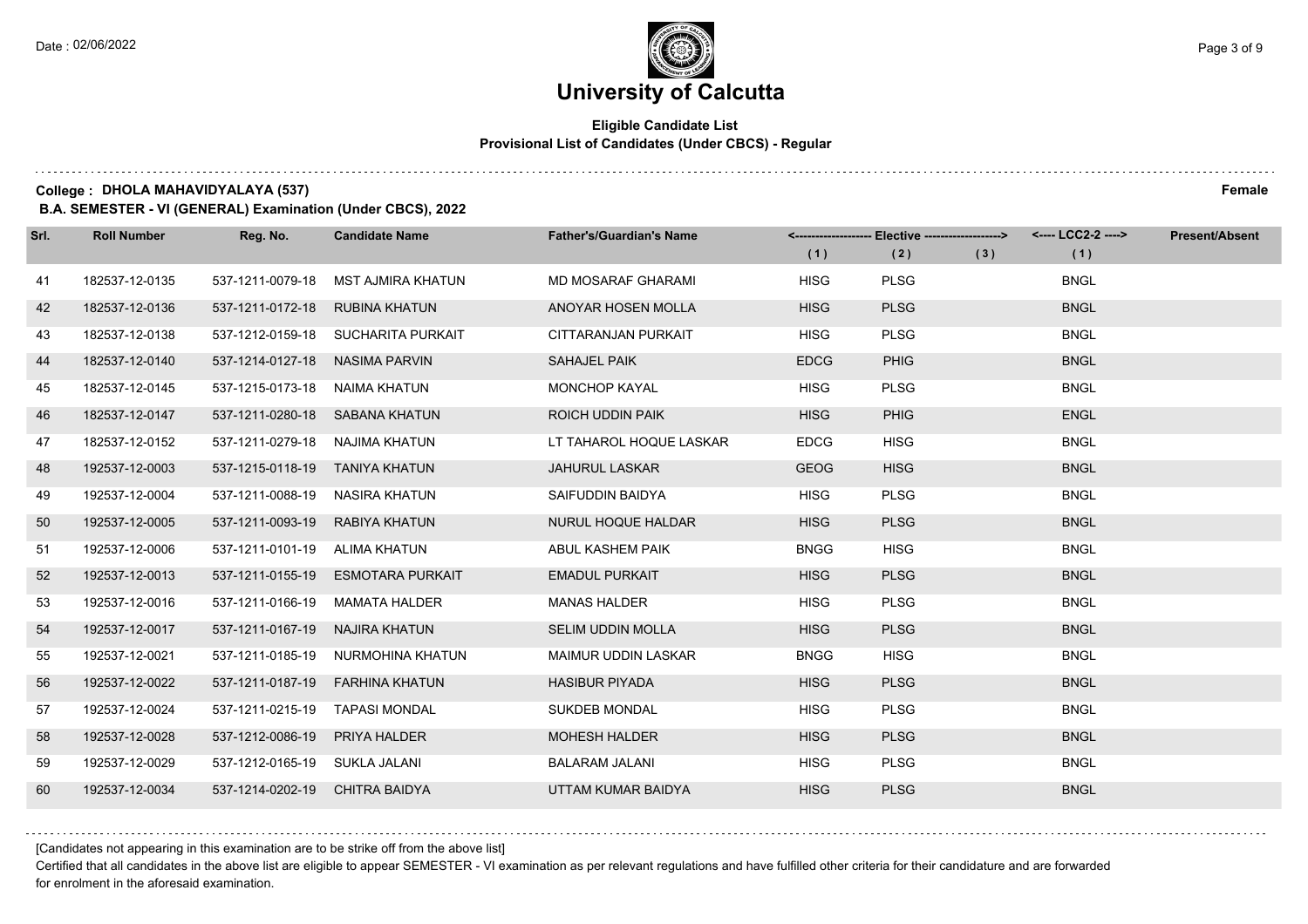#### **Eligible Candidate List Provisional List of Candidates (Under CBCS) - Regular**

**College : DHOLA MAHAVIDYALAYA (537) Female**

**B.A. SEMESTER - VI (GENERAL) Examination (Under CBCS), 2022**

| Srl. | <b>Roll Number</b> | Reg. No.                       | <b>Candidate Name</b>              | <b>Father's/Guardian's Name</b> | (1)         | <-------------------- Elective -------------------><br>(2) | (3) | <---- LCC2-2 ----><br>(1) | <b>Present/Absent</b> |
|------|--------------------|--------------------------------|------------------------------------|---------------------------------|-------------|------------------------------------------------------------|-----|---------------------------|-----------------------|
|      |                    |                                |                                    |                                 |             |                                                            |     |                           |                       |
| 61   | 192537-12-0035     | 537-1214-0273-19               | ASMINA KHATUN                      | KADER KHAN                      | <b>HISG</b> | <b>PLSG</b>                                                |     | <b>BNGL</b>               |                       |
| 62   | 192537-12-0036     | 537-1215-0087-19               | <b>HABIBA SULTANA</b>              | <b>HANNAN BAIDYA</b>            | <b>HISG</b> | <b>PLSG</b>                                                |     | <b>BNGL</b>               |                       |
| 63   | 192537-12-0038     | 537-1215-0103-19               | JULEFA YASMIN KHATUN               | <b>JAHIR UDDIN LASKAR</b>       | <b>HISG</b> | <b>PLSG</b>                                                |     | <b>BNGL</b>               |                       |
| 64   | 192537-12-0039     |                                | 537-1215-0104-19 RUBAIYA KHATUN    | <b>RAFIK UDDIN LASKAR</b>       | <b>HISG</b> | <b>PLSG</b>                                                |     | <b>BNGL</b>               |                       |
| 65   | 192537-12-0041     | 537-1215-0158-19               | <b>TASLIMA KHATUN</b>              | <b>IBRAHIM SK</b>               | <b>HISG</b> | <b>PLSG</b>                                                |     | <b>BNGL</b>               |                       |
| 66   | 192537-12-0046     | 537-1215-0253-19 AMINA KHATUN  |                                    | <b>JACHHIMUDDIN LASKAR</b>      | <b>HISG</b> | <b>PLSG</b>                                                |     | <b>BNGL</b>               |                       |
| 67   | 192537-12-0048     | 537-1215-0280-19 AJMIRA KHATUN |                                    | <b>MAHARADDIN MOLLA</b>         | <b>HISG</b> | <b>PLSG</b>                                                |     | <b>BNGL</b>               |                       |
| 68   | 192537-12-0049     |                                | 533-1215-1329-17 HOSNAYARA NAIYA   | <b>HAIDER ALI NAIYA</b>         | <b>PHIG</b> | <b>PLSG</b>                                                |     | <b>BNGL</b>               |                       |
| 69   | 192537-12-0050     |                                | 537-1211-0076-19 HOSSNEYARA KHATUN | <b>MOFARSEL MOLLA</b>           | <b>BNGG</b> | <b>PHIG</b>                                                |     | <b>BNGL</b>               |                       |
| 70   | 192537-12-0051     |                                | 537-1211-0077-19 TAJMIRA KHATUN    | <b>SARIYET MOLLA</b>            | <b>BNGG</b> | <b>PHIG</b>                                                |     | <b>BNGL</b>               |                       |
| 71   | 192537-12-0052     | 537-1211-0079-19 AJMIRA KHATUN |                                    | <b>JAHANGIR MONDAL</b>          | <b>HISG</b> | <b>PHIG</b>                                                |     | <b>BNGL</b>               |                       |
| 72   | 192537-12-0053     |                                | 537-1211-0089-19 MEHJUBA KHATUN    | <b>MD EMADOL ALI MIR</b>        | <b>BNGG</b> | <b>PHIG</b>                                                |     | <b>BNGL</b>               |                       |
| 73   | 192537-12-0056     | 537-1211-0094-19               | MONIRA KHATUN                      | <b>MAJIT ALI KHAN</b>           | <b>HISG</b> | <b>PHIG</b>                                                |     | <b>BNGL</b>               |                       |
| 74   | 192537-12-0058     |                                | 537-1211-0096-19 SANOWARA KHATUN   | MD MOTIYAR RAHAMAN MOLLA        | <b>PHIG</b> | <b>PLSG</b>                                                |     | <b>BNGL</b>               |                       |
| 75   | 192537-12-0063     |                                | 537-1211-0109-19 RUKSANA KHATUN    | ABUL HOSSAIN MOLLA              | <b>BNGG</b> | PHIG                                                       |     | <b>BNGL</b>               |                       |
| 76   | 192537-12-0064     |                                | 537-1211-0113-19 AYESHA KHATUN     | <b>BAGBUL ISLAM LASKAR</b>      | <b>HISG</b> | <b>PHIG</b>                                                |     | <b>BNGL</b>               |                       |
| 77   | 192537-12-0065     | 537-1211-0115-19               | JAHANARA KHATUN                    | ABUL FALAK MIR                  | <b>PHIG</b> | <b>PLSG</b>                                                |     | <b>BNGL</b>               |                       |
| 78   | 192537-12-0069     | 537-1211-0129-19 SAHIN PARVIN  |                                    | <b>SAHIDUL LASKAR</b>           | <b>HISG</b> | <b>PHIG</b>                                                |     | <b>BNGL</b>               |                       |
| 79   | 192537-12-0071     |                                | 537-1211-0139-19 SABANA KHATUN     | <b>NUR MOHAMMAD GAJI</b>        | <b>PHIG</b> | <b>PLSG</b>                                                |     | <b>BNGL</b>               |                       |
| 80   | 192537-12-0072     |                                | 537-1211-0146-19 RAJIYA SULTANA    | <b>RAKIB HOSSAIN MOLLA</b>      | <b>HISG</b> | <b>PHIG</b>                                                |     | <b>BNGL</b>               |                       |

[Candidates not appearing in this examination are to be strike off from the above list]

Certified that all candidates in the above list are eligible to appear SEMESTER - VI examination as per relevant regulations and have fulfilled other criteria for their candidature and are forwarded for enrolment in the aforesaid examination.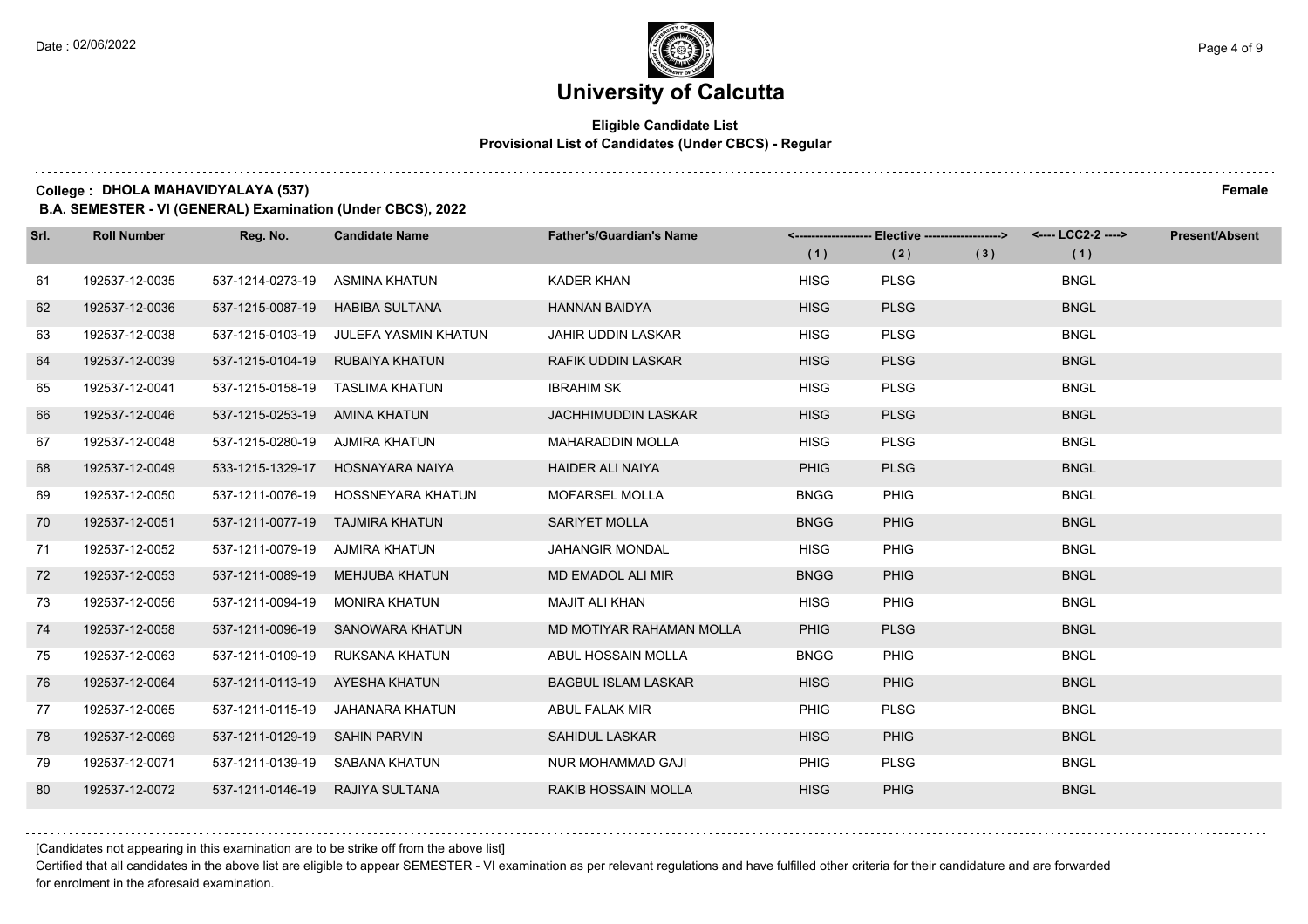#### **Eligible Candidate List Provisional List of Candidates (Under CBCS) - Regular**

**College : DHOLA MAHAVIDYALAYA (537) Female**

**B.A. SEMESTER - VI (GENERAL) Examination (Under CBCS), 2022**

| Srl. | <b>Roll Number</b> | Reg. No.                       | <b>Candidate Name</b>            | <b>Father's/Guardian's Name</b> | (1)         | <-------------------- Elective -------------------><br>(2) | (3) | (1)         | <b>Present/Absent</b> |
|------|--------------------|--------------------------------|----------------------------------|---------------------------------|-------------|------------------------------------------------------------|-----|-------------|-----------------------|
| 81   | 192537-12-0075     | 537-1211-0151-19               | MANSURA NAIYA                    | NASIM ALI NAIYA                 | <b>HISG</b> | <b>PHIG</b>                                                |     | <b>BNGL</b> |                       |
| 82   | 192537-12-0084     | 537-1211-0181-19               | DILRUBA IYASMIN                  | <b>HAYDAR ALI MOLLA</b>         | <b>HISG</b> | <b>PHIG</b>                                                |     | <b>BNGL</b> |                       |
| 83   | 192537-12-0089     |                                | 537-1211-0217-19 FIRDOWSI KHATUN | <b>FARUK HOSSAIN SHAH</b>       | PHIG        | <b>PLSG</b>                                                |     | <b>BNGL</b> |                       |
| 84   | 192537-12-0092     | 537-1211-0225-19 SUSMITA NAIYA |                                  | <b>BISWANATH NAIYA</b>          | <b>HISG</b> | <b>PHIG</b>                                                |     | <b>BNGL</b> |                       |
| 85   | 192537-12-0093     | 537-1211-0226-19               | SNIGDHA NAIYA                    | PARITOSH NAIYA                  | <b>HISG</b> | <b>PHIG</b>                                                |     | <b>BNGL</b> |                       |
| 86   | 192537-12-0095     | 537-1211-0232-19               | <b>NARGIS KHATUN</b>             | <b>MANIK CHAND HALDER</b>       | <b>HISG</b> | <b>PHIG</b>                                                |     | <b>BNGL</b> |                       |
| 87   | 192537-12-0097     | 537-1211-0256-19               | KALPANA MAYRA                    | <b>HARIDAS MAYRA</b>            | <b>HISG</b> | <b>PHIG</b>                                                |     | <b>BNGL</b> |                       |
| 88   | 192537-12-0106     | 537-1212-0081-19               | PRIYANKA NAIYA                   | MIHIR KUMAR NAIYA               | <b>HISG</b> | <b>PHIG</b>                                                |     | <b>BNGL</b> |                       |
| 89   | 192537-12-0110     | 537-1214-0114-19               | JEMIMA KHATUN                    | <b>JAHIRUDDIN PURKAIT</b>       | <b>PHIG</b> | <b>PLSG</b>                                                |     | <b>BNGL</b> |                       |
| 90   | 192537-12-0113     | 537-1214-0160-19               | JAHIRA KHATUN                    | <b>MD SAMSUDDIN PURKAIT</b>     | <b>BNGG</b> | <b>PHIG</b>                                                |     | <b>BNGL</b> |                       |
| 91   | 192537-12-0114     | 537-1214-0188-19               | RAJIA KHATUN                     | ABDUR ROUF PURKAIT              | <b>HISG</b> | <b>PHIG</b>                                                |     | <b>BNGL</b> |                       |
| 92   | 192537-12-0118     | 537-1215-0090-19               | <b>BABY KHATUN</b>               | SARWAR HOSSAIN MOLLA            | <b>BNGG</b> | <b>PHIG</b>                                                |     | <b>BNGL</b> |                       |
| 93   | 192537-12-0119     | 537-1215-0099-19               | HALIMA KHATUN                    | YUSUF ALI MOLLA                 | <b>BNGG</b> | <b>PHIG</b>                                                |     | <b>BNGL</b> |                       |
| 94   | 192537-12-0120     | 537-1215-0102-19               | <b>MURSHIDA KHATUN</b>           | <b>MOJAMMEL HALDER</b>          | <b>HISG</b> | <b>PHIG</b>                                                |     | <b>BNGL</b> |                       |
| 95   | 192537-12-0121     | 537-1215-0106-19               | JAHANARA KHATUN                  | <b>JAHANGIR MOLLA</b>           | <b>PHIG</b> | <b>PLSG</b>                                                |     | <b>BNGL</b> |                       |
| 96   | 192537-12-0122     | 537-1215-0108-19               | REJUWANA KHATUN                  | <b>DIDAR BOX NAIYA</b>          | <b>BNGG</b> | <b>PHIG</b>                                                |     | <b>BNGL</b> |                       |
| 97   | 192537-12-0123     | 537-1215-0110-19               | SOFIA NASRIN MOLLA               | SAIDULLA MOLLA                  | <b>BNGG</b> | <b>PHIG</b>                                                |     | <b>BNGL</b> |                       |
| 98   | 192537-12-0124     | 537-1215-0126-19               | <b>RUBINA KHATUN</b>             | <b>RAMJAN MOLLA</b>             | <b>PHIG</b> | <b>PLSG</b>                                                |     | <b>BNGL</b> |                       |
| 99   | 192537-12-0127     | 537-1215-0162-19 AREFA SIDDIKA |                                  | SHAHANSHA LASKAR                | <b>HISG</b> | <b>PHIG</b>                                                |     | <b>BNGL</b> |                       |
| 100  | 192537-12-0130     | 537-1215-0173-17               | NAJMUN NEHAR KHATUN              | <b>NASIR HALDER</b>             | <b>HISG</b> | <b>PHIG</b>                                                |     | <b>BNGL</b> |                       |

[Candidates not appearing in this examination are to be strike off from the above list]

Certified that all candidates in the above list are eligible to appear SEMESTER - VI examination as per relevant regulations and have fulfilled other criteria for their candidature and are forwarded for enrolment in the aforesaid examination.

. . . . . . . . . .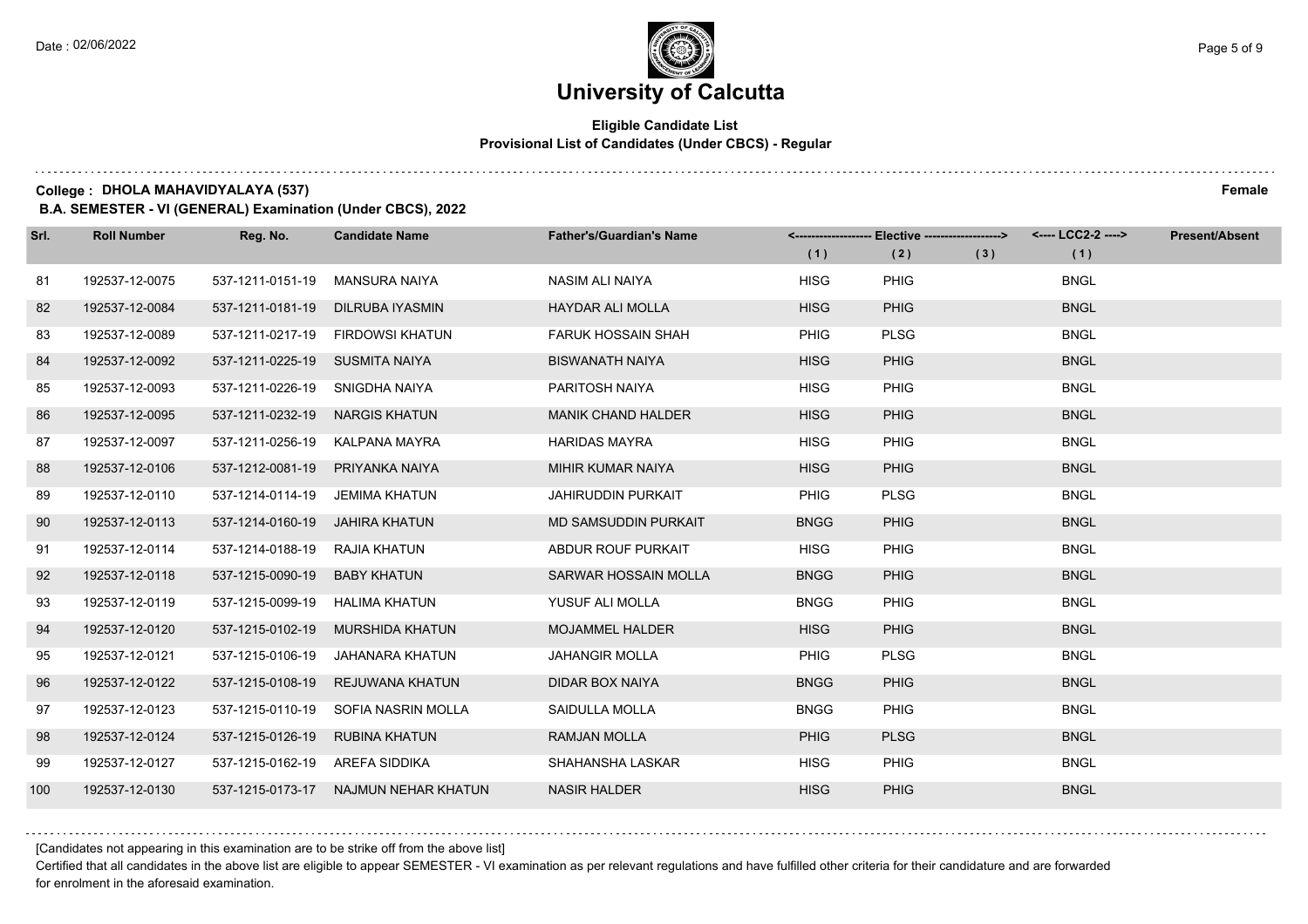#### **Eligible Candidate List Provisional List of Candidates (Under CBCS) - Regular**

**College : DHOLA MAHAVIDYALAYA (537) Female**

**B.A. SEMESTER - VI (GENERAL) Examination (Under CBCS), 2022**

| Srl. | <b>Roll Number</b> | Reg. No.         | <b>Candidate Name</b> | <b>Father's/Guardian's Name</b> | Elective -------------------> |             |     | <---- LCC2-2 ----> | <b>Present/Absent</b> |
|------|--------------------|------------------|-----------------------|---------------------------------|-------------------------------|-------------|-----|--------------------|-----------------------|
|      |                    |                  |                       |                                 | (1)                           | (2)         | (3) | (1)                |                       |
| 101  | 192537-12-0132     | 537-1215-0208-19 | ROJINA PIYADA         | JAHANGIR PIYADA                 | <b>BNGG</b>                   | <b>PHIG</b> |     | <b>BNGL</b>        |                       |
| 102  | 192537-12-0133     | 537-1215-0216-19 | <b>SARMIN SULTANA</b> | NAZRUL ISLAM HALDER             | <b>PHIG</b>                   | <b>PLSG</b> |     | <b>BNGL</b>        |                       |
| 103  | 192537-12-0136     | 537-1215-0234-19 | NASRIN KHATUN         | <b>KAOCHER SHAIKH</b>           | <b>PHIG</b>                   | <b>PLSG</b> |     | <b>BNGL</b>        |                       |
| 104  | 192537-12-0139     | 537-1211-0174-19 | RUKAIYA KHATUN        | KALIMUDDIN MOLLA                | <b>HISG</b>                   | <b>PLSG</b> |     | <b>BNGL</b>        |                       |
| 105  | 192537-12-0145     | 537-1214-0248-18 | <b>JUNAIDA KHATUN</b> | <b>JAHIR PURKAIT</b>            | <b>PHIG</b>                   | <b>PLSG</b> |     | <b>BNGL</b>        |                       |
| 106  | 192537-12-0146     | 537-1211-0287-19 | <b>MANIKA JANTUYA</b> | SUDHANNA JANTUYA                | <b>HISG</b>                   | <b>PLSG</b> |     | <b>BNGL</b>        |                       |

[Candidates not appearing in this examination are to be strike off from the above list]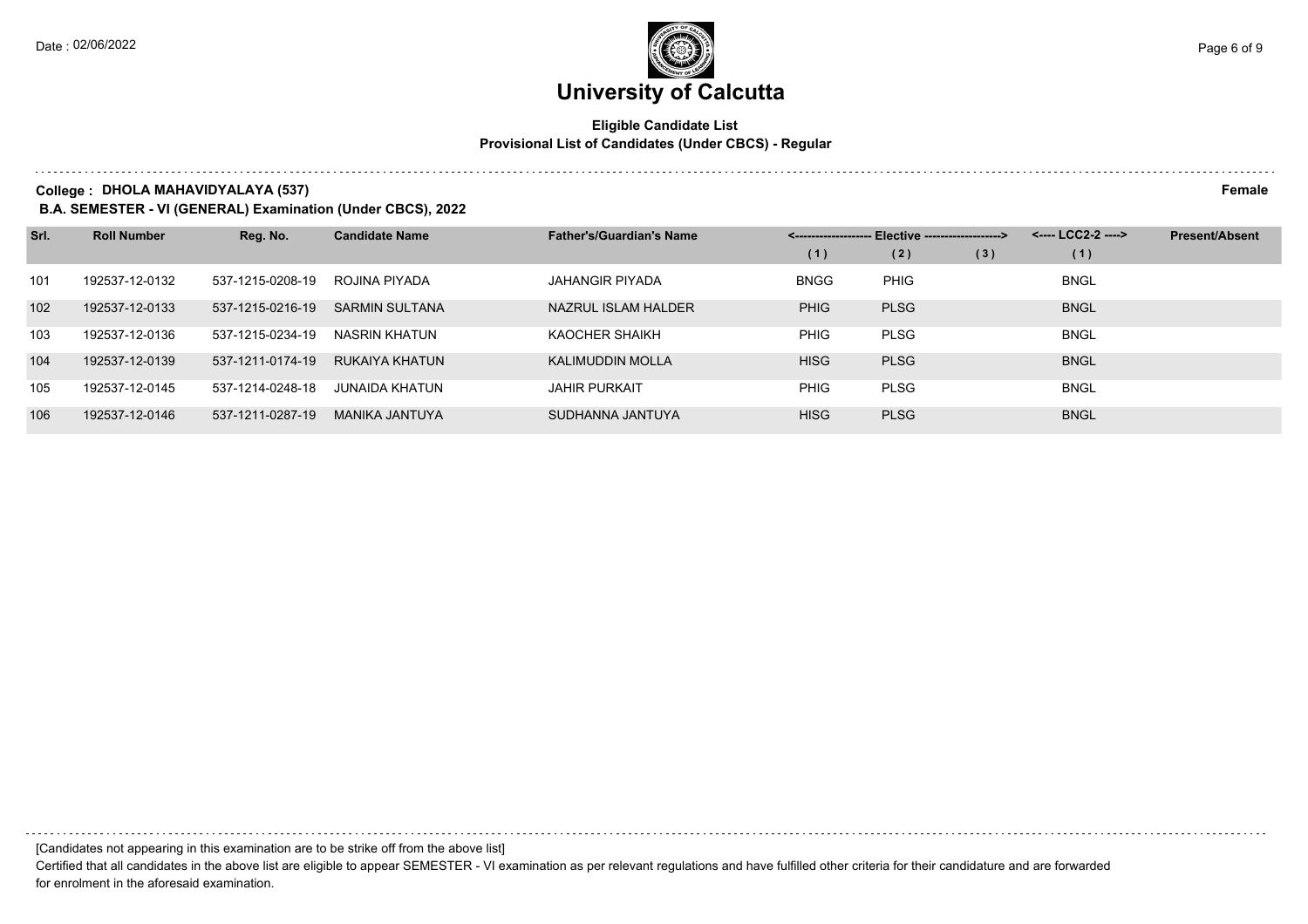#### **Eligible Candidate List Provisional List of Candidates (Under CBCS) - Regular**

**College : DHOLA MAHAVIDYALAYA (537) Male**

**B.A. SEMESTER - VI (GENERAL) Examination (Under CBCS), 2022**

| Srl.           | <b>Roll Number</b> | Reg. No.                       | <b>Candidate Name</b>                   | <b>Father's/Guardian's Name</b> |             | <-------------------- Elective ------------------> |     | <---- LCC2-2 ----> | <b>Present/Absent</b> |
|----------------|--------------------|--------------------------------|-----------------------------------------|---------------------------------|-------------|----------------------------------------------------|-----|--------------------|-----------------------|
|                |                    |                                |                                         |                                 | (1)         | (2)                                                | (3) | (1)                |                       |
| $\mathbf{1}$   | 182537-22-0003     | 537-1111-0119-18               | ABDUL WAHID HALDER                      | ABDUL OAHAB HALDER              | <b>EDCG</b> | <b>PLSG</b>                                        |     | <b>BNGL</b>        |                       |
| $\overline{2}$ | 182537-22-0008     | 537-1112-0120-18 SIBNATH PAIK  |                                         | PANCHU GOPAL PAIK               | <b>EDCG</b> | <b>HISG</b>                                        |     | <b>BNGL</b>        |                       |
| 3              | 182537-22-0011     | 537-1112-0255-18               | NISHIKANTA NASKAR                       | ANANDA NASKAR                   | <b>EDCG</b> | <b>HISG</b>                                        |     | <b>ENGL</b>        |                       |
| 4              | 182537-22-0019     |                                | 537-1111-0122-18 ABDUL KADER MOLLA      | <b>MOHASIN MOLLA</b>            | <b>HISG</b> | <b>PHIG</b>                                        |     | <b>BNGL</b>        |                       |
| 5              | 182537-22-0021     | 537-1111-0146-18               | MD MOTIUR RAHAMAN KHAN                  | <b>GIYAS UDDIN KHAN</b>         | <b>HISG</b> | <b>PLSG</b>                                        |     | <b>BNGL</b>        |                       |
| 6              | 182537-22-0022     | 537-1111-0155-18               | MD SAHARUKH HOSSEN KHAN                 | ABDUL MANNAN KHAN               | <b>HISG</b> | <b>PHIG</b>                                        |     | <b>BNGL</b>        |                       |
| $7\phantom{.}$ | 182537-22-0030     | 537-1111-0274-18               | RAKI BAJKHAN                            | <b>JAGANNATH BAJKHAN</b>        | <b>HISG</b> | <b>PLSG</b>                                        |     | <b>ENGL</b>        |                       |
| 8              | 182537-22-0035     |                                | 537-1114-0129-18 AMINUR RAHAMAN PURKAIT | <b>MAIN UDDIN AHMED</b>         | <b>EDCG</b> | <b>PLSG</b>                                        |     | <b>BNGL</b>        |                       |
| 9              | 182537-22-0037     | 537-1115-0070-18               | RUHUL AMIN BAIDYA                       | RAHAMATULLA BAIDYA              | <b>HISG</b> | <b>PLSG</b>                                        |     | <b>BNGL</b>        |                       |
| 10             | 182537-22-0039     | 537-1115-0132-18               | <b>TOUSIF JAMAL LASKAR</b>              | ABU TALHA LASKAR                | <b>EDCG</b> | <b>HISG</b>                                        |     | <b>BNGL</b>        |                       |
| 11             | 182537-22-0042     | 537-1115-0232-18               | MD NIJAM UDDIN MOLLA                    | SOFI ALOM MOLLA                 | <b>EDCG</b> | <b>PLSG</b>                                        |     | <b>BNGL</b>        |                       |
| 12             | 182537-22-0043     | 537-1115-0237-18               | MD NURUJJAMAN MOLLA                     | ABDUL KHALEQUE MOLLA            | <b>BNGG</b> | <b>HISG</b>                                        |     | <b>BNGL</b>        |                       |
| 13             | 182537-22-0046     | 537-1111-0075-18               | IYASIN ALI SAHA                         | SAIYAB SAHA                     | <b>HISG</b> | <b>PHIG</b>                                        |     | <b>BNGL</b>        |                       |
| 14             | 182537-22-0048     |                                | 537-1111-0086-18 SORFORAJ KHAN          | <b>BAGBUL ISLAM KHAN</b>        | <b>HISG</b> | <b>PHIG</b>                                        |     | <b>BNGL</b>        |                       |
| 15             | 182537-22-0049     | 537-1111-0091-18               | MONJUR ALOM PAIK                        | <b>AMIN ALI PAIK</b>            | <b>EDCG</b> | <b>HISG</b>                                        |     | <b>BNGL</b>        |                       |
| 16             | 182537-22-0051     | 537-1111-0101-18               | <b>RIJU MONDAL</b>                      | <b>UTTAM MONDAL</b>             | <b>HISG</b> | <b>PHIG</b>                                        |     | <b>BNGL</b>        |                       |
| 17             | 182537-22-0052     | 537-1111-0114-18               | MD RAKIB HOSSAIN HALDAR                 | LATE OHABALI HALDAR             | <b>HISG</b> | <b>PHIG</b>                                        |     | <b>BNGL</b>        |                       |
| 18             | 182537-22-0058     |                                | 537-1111-0234-18 ASADULLA HALDER        | NURUL HOQUE HALDER              | <b>BNGG</b> | <b>PHIG</b>                                        |     | <b>BNGL</b>        |                       |
| 19             | 182537-22-0065     |                                | 537-1114-0177-18 ABDUL GAFFAR KHAN      | ABUBAKKAR KHAN                  | <b>HISG</b> | <b>PHIG</b>                                        |     | <b>BNGL</b>        |                       |
| 20             | 182537-22-0066     | 537-1115-0138-18 HAFIJUL KAYAL |                                         | <b>ALAMSAFI KAYAL</b>           | <b>HISG</b> | <b>PHIG</b>                                        |     | <b>BNGL</b>        |                       |

[Candidates not appearing in this examination are to be strike off from the above list]

Certified that all candidates in the above list are eligible to appear SEMESTER - VI examination as per relevant regulations and have fulfilled other criteria for their candidature and are forwarded for enrolment in the aforesaid examination.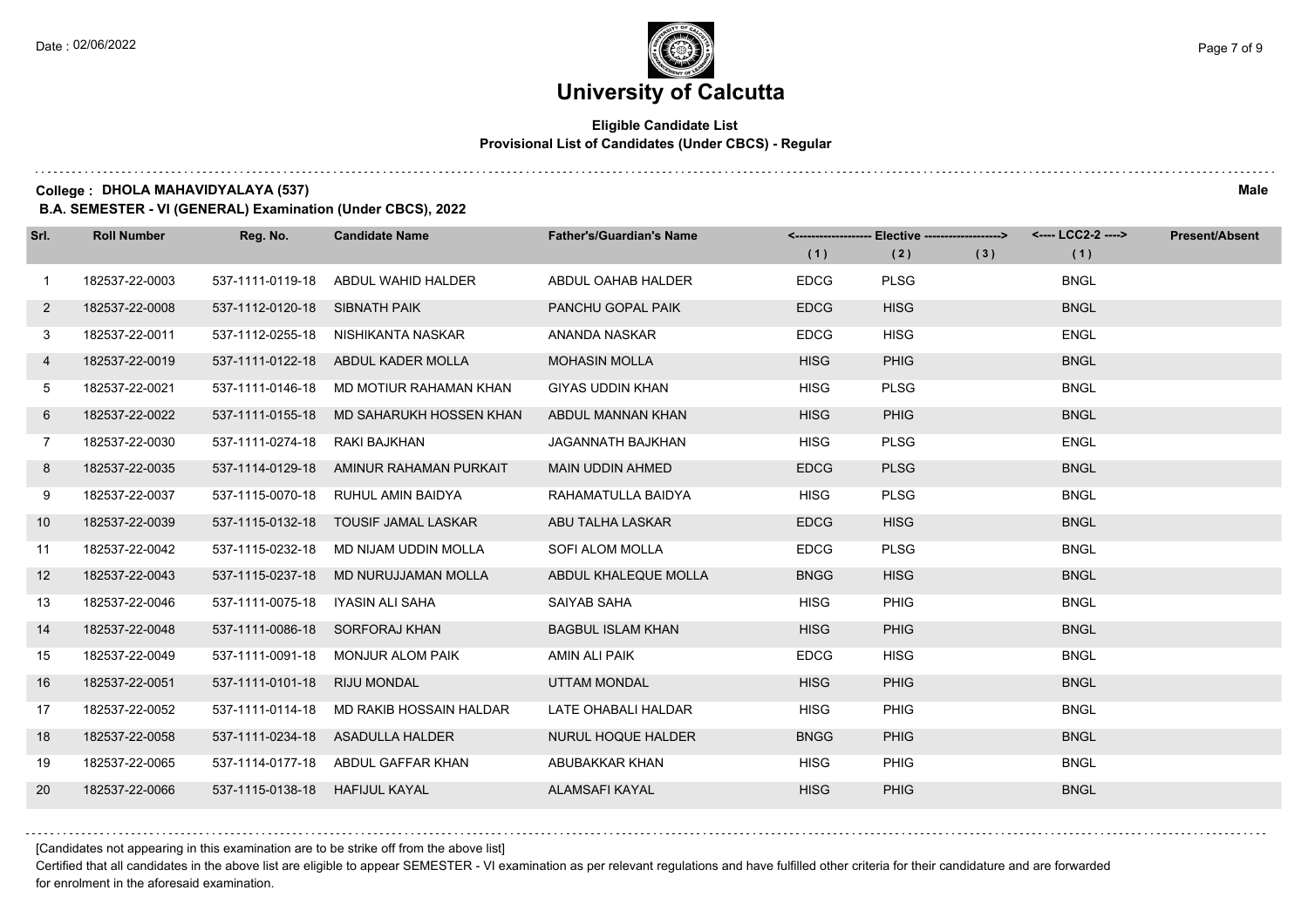#### **Eligible Candidate List Provisional List of Candidates (Under CBCS) - Regular**

**College : DHOLA MAHAVIDYALAYA (537) Male**

**B.A. SEMESTER - VI (GENERAL) Examination (Under CBCS), 2022**

| Srl. | <b>Roll Number</b> | Reg. No.                       | <b>Candidate Name</b>                   | <b>Father's/Guardian's Name</b> | (1)         | <-------------------- Elective ------------------><br>(2) | (3) | <---- LCC2-2 ----><br>(1) | <b>Present/Absent</b> |
|------|--------------------|--------------------------------|-----------------------------------------|---------------------------------|-------------|-----------------------------------------------------------|-----|---------------------------|-----------------------|
| 21   | 182537-22-0074     | 537-1115-0257-18               | SK SAKIR AHMED                          | <b>SK SIRAJUL</b>               | <b>EDCG</b> | <b>HISG</b>                                               |     | <b>BNGL</b>               |                       |
| 22   | 182537-22-0076     |                                | 533-1115-1057-17 HAFIJUL RAHAMAN HALDER |                                 | <b>EDCG</b> | <b>HISG</b>                                               |     | <b>BNGL</b>               |                       |
| 23   | 182537-22-0077     | 537-1115-0184-18 NAJMUL MOLLA  |                                         | <b>RAHIM MOLLA</b>              | <b>HISG</b> | <b>PLSG</b>                                               |     | <b>BNGL</b>               |                       |
| 24   | 182537-22-0078     |                                | 537-1111-0088-18 ALTAF HOSSAIN LASKAR   | <b>BARJAHAN LASKAR</b>          | <b>HISG</b> | <b>PHIG</b>                                               |     | <b>BNGL</b>               |                       |
| 25   | 192537-22-0002     | 537-1111-0244-19               | MEHEMUD HOSSEN MOLLA                    | JAYNAL ABEDIN MOLLA             | <b>GEOG</b> | <b>HISG</b>                                               |     | <b>BNGL</b>               |                       |
| 26   | 192537-22-0004     | 537-1115-0247-19               | <b>IRFAN HABIB MOLLA</b>                | <b>JAKIR HOSSAIN MOLLA</b>      | <b>GEOG</b> | <b>HISG</b>                                               |     | <b>BNGL</b>               |                       |
| 27   | 192537-22-0005     | 537-1111-0083-19 MAIMUR SEKH   |                                         | <b>MOMIN SEKH</b>               | <b>HISG</b> | <b>PLSG</b>                                               |     | <b>BNGL</b>               |                       |
| 28   | 192537-22-0010     |                                | 537-1111-0147-19 MIRAJ HOSSAIN LASKAR   | ABUL KHAYER LASKAR              | <b>HISG</b> | <b>PLSG</b>                                               |     | <b>BNGL</b>               |                       |
| 29   | 192537-22-0011     | 537-1111-0169-19               | MD NADIM HASAN SHAH                     | MD RUKUN UDDIN SHAH             | <b>HISG</b> | <b>PLSG</b>                                               |     | <b>BNGL</b>               |                       |
| 30   | 192537-22-0016     | 537-1111-0201-19               | RAJIBUL NAIYA                           | <b>SARFA NAIYA</b>              | <b>HISG</b> | <b>PLSG</b>                                               |     | <b>BNGL</b>               |                       |
| 31   | 192537-22-0018     |                                | 537-1111-0241-19 SANOWAR PIADA          | <b>MUCHA PIADA</b>              | <b>HISG</b> | <b>PLSG</b>                                               |     | <b>BNGL</b>               |                       |
| 32   | 192537-22-0023     | 537-1111-0283-19               | <b>RAIHAN MOLLA</b>                     | <b>MOMIN MOLLA</b>              | <b>HISG</b> | <b>PLSG</b>                                               |     | <b>BNGL</b>               |                       |
| 33   | 192537-22-0031     | 537-1114-0135-19               | IJAJ AHMED PURKAIT                      | LUTFAR RAHAMAN PURKAIT          | <b>HISG</b> | <b>PLSG</b>                                               |     | <b>BNGL</b>               |                       |
| 34   | 192537-22-0034     | 537-1115-0130-19               | NAJMUR HOSSAIN HALDAR                   | ABDUS SATTAR HALDAR             | <b>HISG</b> | <b>PLSG</b>                                               |     | <b>BNGL</b>               |                       |
| 35   | 192537-22-0037     |                                | 537-1115-0205-19 SHAHID AKRAM BAIDYA    | ABDUL MANNAN BAIDYA             | <b>HISG</b> | <b>PLSG</b>                                               |     | <b>BNGL</b>               |                       |
| 36   | 192537-22-0039     | 537-1115-0240-19 SAKLIN LASKAR |                                         | ABDUR RAUF LASKAR               | <b>HISG</b> | <b>PLSG</b>                                               |     | <b>BNGL</b>               |                       |
| 37   | 192537-22-0042     | 533-1114-1032-17               | <b>GAZI MD JUBAYER</b>                  | <b>GAZI MD ABDULLAH</b>         | <b>HISG</b> | <b>PHIG</b>                                               |     | <b>BNGL</b>               |                       |
| 38   | 192537-22-0043     | 537-1111-0075-19 TAIJUL SHEIKH |                                         | <b>JAKIR SHEIKH</b>             | <b>HISG</b> | <b>PHIG</b>                                               |     | <b>BNGL</b>               |                       |
| 39   | 192537-22-0044     |                                | 537-1111-0128-19 MINNATULLA NEGABAN     | <b>HAFEJUR NEGABAN</b>          | <b>PHIG</b> | <b>PLSG</b>                                               |     | <b>BNGL</b>               |                       |
| 40   | 192537-22-0046     | 537-1111-0136-19 AJIJUL LASKAR |                                         | <b>MONIRUL LASKAR</b>           | <b>HISG</b> | <b>PHIG</b>                                               |     | <b>BNGL</b>               |                       |

[Candidates not appearing in this examination are to be strike off from the above list]

Certified that all candidates in the above list are eligible to appear SEMESTER - VI examination as per relevant regulations and have fulfilled other criteria for their candidature and are forwarded for enrolment in the aforesaid examination.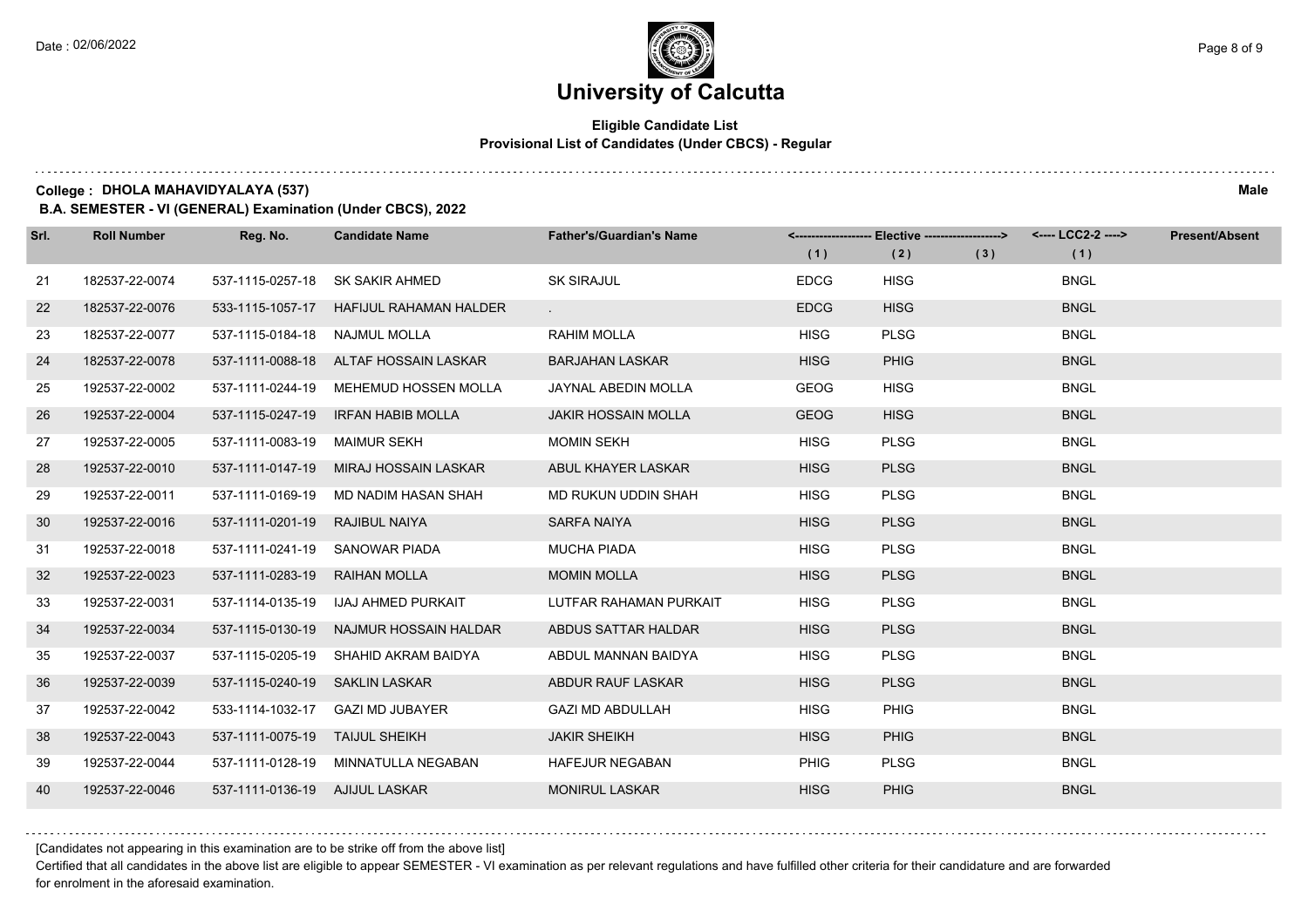#### **Eligible Candidate List Provisional List of Candidates (Under CBCS) - Regular**

**College : DHOLA MAHAVIDYALAYA (537) Male**

**B.A. SEMESTER - VI (GENERAL) Examination (Under CBCS), 2022**

| Srl. | <b>Roll Number</b> | Reg. No.         | <b>Candidate Name</b>         | <b>Father's/Guardian's Name</b> |             | <-------------------- Elective -------------------> |     | <---- LCC2-2 ----> | <b>Present/Absent</b> |
|------|--------------------|------------------|-------------------------------|---------------------------------|-------------|-----------------------------------------------------|-----|--------------------|-----------------------|
|      |                    |                  |                               |                                 | (1)         | (2)                                                 | (3) | (1)                |                       |
| 41   | 192537-22-0049     | 537-1111-0153-19 | RAJID HOSSAIN PIYADA          | <b>FAIJUL PIYADA</b>            | <b>PHIG</b> | <b>PLSG</b>                                         |     | <b>BNGL</b>        |                       |
| 42   | 192537-22-0050     | 537-1111-0192-19 | <b>MD FIRDOUS NEGABAN</b>     | MD ABUL HASEM NEGABAN           | <b>PHIG</b> | <b>PLSG</b>                                         |     | <b>BNGL</b>        |                       |
| 43   | 192537-22-0052     | 537-1111-0194-19 | MAHAMUDUL HASAN MOLLA         | <b>SULTAN MOLLA</b>             | <b>BNGG</b> | <b>PHIG</b>                                         |     | <b>BNGL</b>        |                       |
| 44   | 192537-22-0058     | 537-1111-0250-19 | <b>MANJUR ALAM SHEKH</b>      | <b>NURALAM SHEKH</b>            | <b>BNGG</b> | <b>PHIG</b>                                         |     | <b>BNGL</b>        |                       |
| 45   | 192537-22-0059     | 537-1111-0251-19 | <b>ASIF KARIM GAYEN</b>       | <b>REJAUL GAYEN</b>             | <b>BNGG</b> | <b>PHIG</b>                                         |     | <b>BNGL</b>        |                       |
| 46   | 192537-22-0060     | 537-1111-0267-19 | <b>MOSARAF PAIK</b>           | <b>RIYAJUDDIN PAIK</b>          | <b>HISG</b> | <b>PHIG</b>                                         |     | <b>BNGL</b>        |                       |
| 47   | 192537-22-0064     | 537-1112-0262-19 | SATYAJIT HALDAR               | PRODIP HALDAR                   | <b>HISG</b> | <b>PHIG</b>                                         |     | <b>BNGL</b>        |                       |
| 48   | 192537-22-0065     | 537-1112-0263-19 | <b>BISWAJIT HALDER</b>        | DHANANJAY HALDER                | <b>HISG</b> | <b>PHIG</b>                                         |     | <b>BNGL</b>        |                       |
| 49   | 192537-22-0066     | 537-1114-0198-19 | SAKIR HOSSAIN KHAN            | ABDUL MANNAN KHAN               | <b>BNGG</b> | <b>PHIG</b>                                         |     | <b>BNGL</b>        |                       |
| 50   | 192537-22-0067     | 537-1114-0252-19 | <b>ARIFULLA PAIK</b>          | <b>ALAUDDIN PAIK</b>            | <b>HISG</b> | <b>PHIG</b>                                         |     | <b>BNGL</b>        |                       |
| 51   | 192537-22-0070     | 537-1115-0095-19 | NAZIM UDDIN MOLLA             | NUR UDDIN MOLLA                 | <b>BNGG</b> | <b>PHIG</b>                                         |     | <b>BNGL</b>        |                       |
| 52   | 192537-22-0071     | 537-1115-0100-19 | <b>MD SARIFUL ISLAM MOLLA</b> | <b>HABIBULLAH MOLLA</b>         | <b>HISG</b> | <b>PHIG</b>                                         |     | <b>BNGL</b>        |                       |
| 53   | 192537-22-0072     | 537-1115-0111-19 | AJIJUL JAMADER                | RIYAJUDDIN JAMADER              | <b>HISG</b> | <b>PHIG</b>                                         |     | <b>ENGL</b>        |                       |
| 54   | 192537-22-0075     | 537-1111-0285-19 | <b>KABIR HALDAR</b>           | SAIYAB ALI HALDAR               | <b>HISG</b> | <b>PLSG</b>                                         |     | <b>BNGL</b>        |                       |

[Candidates not appearing in this examination are to be strike off from the above list]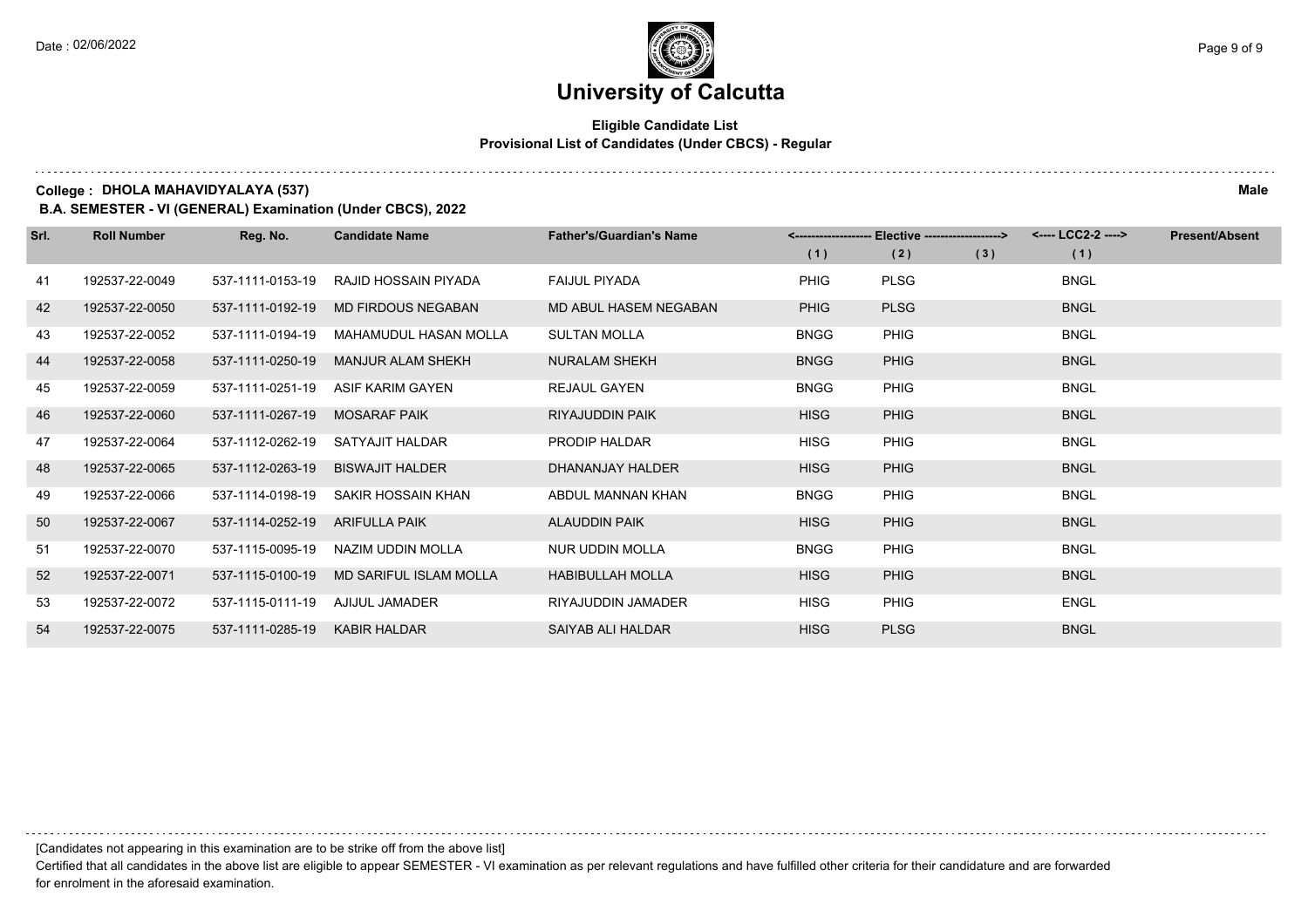# **University of Calcutta**

#### **Eligible Candidate List Provisional List of Candidates (Under CBCS) - Regular**

**College : DHOLA MAHAVIDYALAYA (537) Female**

**B.A. SEMESTER - VI (HONOURS) Examination (Under CBCS), 2022**

| Srl.           | <b>Roll Number</b> | Reg. No.         | <b>Candidate Name</b>   | <b>Father's/Guardian's Name</b> |             | <------------------- Elective ------------------> |     | <---- LCC2-2 ----> | <b>Present/Absent</b> |
|----------------|--------------------|------------------|-------------------------|---------------------------------|-------------|---------------------------------------------------|-----|--------------------|-----------------------|
|                |                    |                  |                         |                                 | (1)         | (2)                                               | (3) | (1)                |                       |
| $\overline{1}$ | 182537-11-0005     | 537-1211-0034-18 | <b>REJINA KHATUN</b>    | <b>ABDIN GAZI</b>               | <b>BNGA</b> |                                                   |     |                    |                       |
| $\overline{2}$ | 182537-11-0008     | 537-1211-0051-18 | <b>JESMIN KHATUN</b>    | <b>JAKIR HALDAR</b>             | <b>BNGA</b> |                                                   |     |                    |                       |
| 3              | 182537-11-0019     | 537-1215-0028-18 | JASMINA KHATUN          | <b>JAHANGIR MOLLA</b>           | <b>BNGA</b> |                                                   |     |                    |                       |
| 4              | 182537-11-0039     | 537-1215-0032-18 | SABANA KHATUN           | <b>IYASIN HALDER</b>            | <b>HISA</b> |                                                   |     |                    |                       |
| 5              | 192537-11-0005     | 537-1211-0016-19 | <b>RINA KHATUN</b>      | <b>SK KHATIP</b>                | <b>BNGA</b> |                                                   |     |                    |                       |
| 6              | 192537-11-0006     | 537-1211-0021-19 | YASMINA PARVIN          | <b>IMAM PAIK</b>                | <b>BNGA</b> |                                                   |     |                    |                       |
| $\overline{7}$ | 192537-11-0007     | 537-1211-0023-19 | SAYMA KHATUN            | LATE MOHIM HALDER               | <b>BNGA</b> |                                                   |     |                    |                       |
| 8              | 192537-11-0008     | 537-1211-0030-19 | MAYARANI HALDER         | <b>BISWANATH HALDER</b>         | <b>BNGA</b> |                                                   |     |                    |                       |
| 9              | 192537-11-0009     | 537-1212-0015-19 | <b>TANUSHREE HALDER</b> | ANUP KUMAR HALDER               | <b>BNGA</b> |                                                   |     |                    |                       |
| 10             | 192537-11-0014     | 537-1214-0010-19 | <b>KUMKUM DEBNATH</b>   | PRASANTA DEBNATH                | <b>BNGA</b> |                                                   |     |                    |                       |
| 11             | 192537-11-0016     | 537-1215-0002-19 | SARBINA KHATUN          | ANSAR ALI MOLLA                 | <b>BNGA</b> |                                                   |     |                    |                       |
| 12             | 192537-11-0017     | 537-1215-0017-19 | AFSANA PARVIN           | DELWAR HOSSAIN PIYADA           | <b>BNGA</b> |                                                   |     |                    |                       |
| 13             | 192537-11-0019     | 537-1215-0024-19 | <b>ABEDA KHATUN</b>     | <b>JALAL UDDIN MOLLA</b>        | <b>BNGA</b> |                                                   |     |                    |                       |
| 14             | 192537-11-0020     | 537-1215-0028-19 | JENIBA JAHAN            | SAJIDUR RAHAMAN LASKAR          | <b>BNGA</b> |                                                   |     |                    |                       |
| 15             | 192537-11-0023     | 537-1211-0070-19 | RUKSONA KHATUN          | ABDUL LATIF SARDAR              | <b>ENGA</b> |                                                   |     |                    |                       |
| 16             | 192537-11-0024     | 537-1212-0053-19 | <b>RANU MONDAL</b>      | <b>SHACHIN MONDAL</b>           | <b>ENGA</b> |                                                   |     |                    |                       |
| 17             | 192537-11-0025     | 537-1212-0054-19 | <b>SHIULI PAIN</b>      | KANSARI MOHAN PAIN              | <b>ENGA</b> |                                                   |     |                    |                       |
| 18             | 192537-11-0032     | 537-1215-0050-19 | <b>MAKTUBA KHATUN</b>   | <b>MOINUDDIN SHAH</b>           | <b>GEOA</b> |                                                   |     |                    |                       |
| 19             | 192537-11-0034     | 537-1211-0005-19 | <b>RIMA GHOSH</b>       | <b>MOHAN CHANDRA GHOSH</b>      | <b>HISA</b> |                                                   |     |                    |                       |
| 20             | 192537-11-0035     | 537-1211-0011-19 | <b>RESHMINA KHATUN</b>  | NAZRUL ISLAM SHAH               | <b>HISA</b> |                                                   |     |                    |                       |

[Candidates not appearing in this examination are to be strike off from the above list]

Certified that all candidates in the above list are eligible to appear SEMESTER - VI examination as per relevant regulations and have fulfilled other criteria for their candidature and are forwarded for enrolment in the aforesaid examination.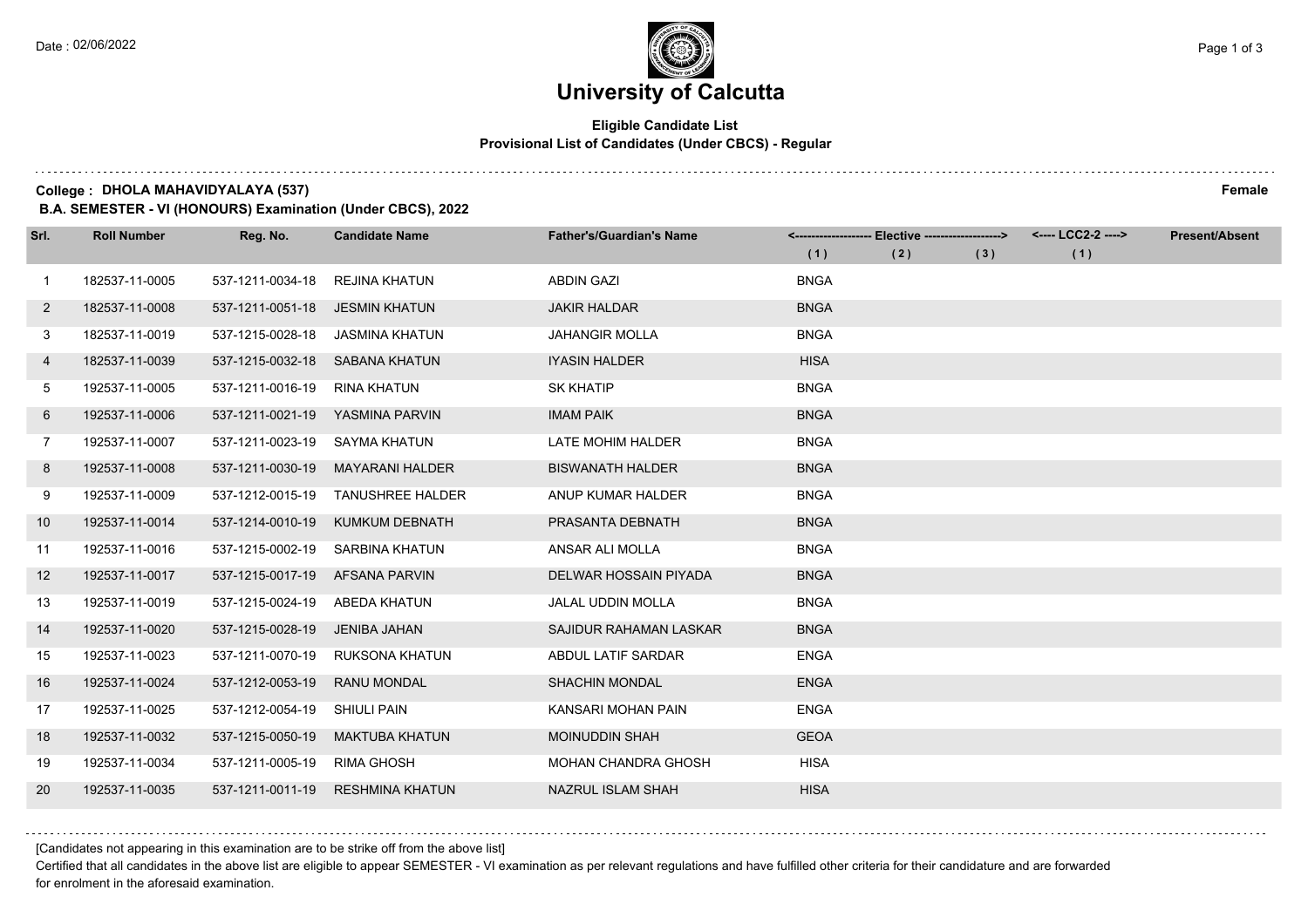#### **Eligible Candidate List Provisional List of Candidates (Under CBCS) - Regular**

**College : DHOLA MAHAVIDYALAYA (537) Female**

**B.A. SEMESTER - VI (HONOURS) Examination (Under CBCS), 2022**

| Srl. | <b>Roll Number</b> | Reg. No.         | <b>Candidate Name</b>    | <b>Father's/Guardian's Name</b> | <-------------------- Elective -------------------> |     |     | <---- LCC2-2 ----> | <b>Present/Absent</b> |
|------|--------------------|------------------|--------------------------|---------------------------------|-----------------------------------------------------|-----|-----|--------------------|-----------------------|
|      |                    |                  |                          |                                 | (1)                                                 | (2) | (3) | (1)                |                       |
| 21   | 192537-11-0038     | 537-1211-0046-19 | MASUMA KHATUN            | SIRAJUL HAQUE LASKAR            | <b>HISA</b>                                         |     |     |                    |                       |
| 22   | 192537-11-0039     | 537-1211-0047-19 | NAJIMA KHATUN HALDER     | RAICHUDDIN HALDER               | <b>HISA</b>                                         |     |     |                    |                       |
| 23   | 192537-11-0041     | 537-1212-0006-19 | KABERI HALDER            | <b>TAPAS KUMAR HALDER</b>       | <b>HISA</b>                                         |     |     |                    |                       |
| 24   | 192537-11-0042     | 537-1213-0072-19 | <b>PIYALI SING</b>       | <b>JATIN SING</b>               | <b>HISA</b>                                         |     |     |                    |                       |
| 25   | 192537-11-0043     | 537-1214-0027-19 | RIFA TASNIM              | MUJAHIDUR RAHAMAN SHAH          | <b>HISA</b>                                         |     |     |                    |                       |
| 26   | 192537-11-0044     | 537-1215-0007-19 | <b>MST REJINA KHATUN</b> | <b>SELIM UDDIN MOLLA</b>        | <b>HISA</b>                                         |     |     |                    |                       |
| 27   | 192537-11-0048     | 537-1215-0045-19 | MAFIYA KHATUN            | RABIUL ALI HALDER               | <b>HISA</b>                                         |     |     |                    |                       |
| 28   | 192537-11-0049     | 537-1215-0289-19 | NILUFA BAIDYA            | ABDUR RAUF BAIDYA               | <b>GEOA</b>                                         |     |     |                    |                       |
| 29   | 192537-11-0050     | 537-1212-0288-19 | PRIYA HALDER             | <b>ASHOK HALDER</b>             | <b>HISA</b>                                         |     |     |                    |                       |

[Candidates not appearing in this examination are to be strike off from the above list]